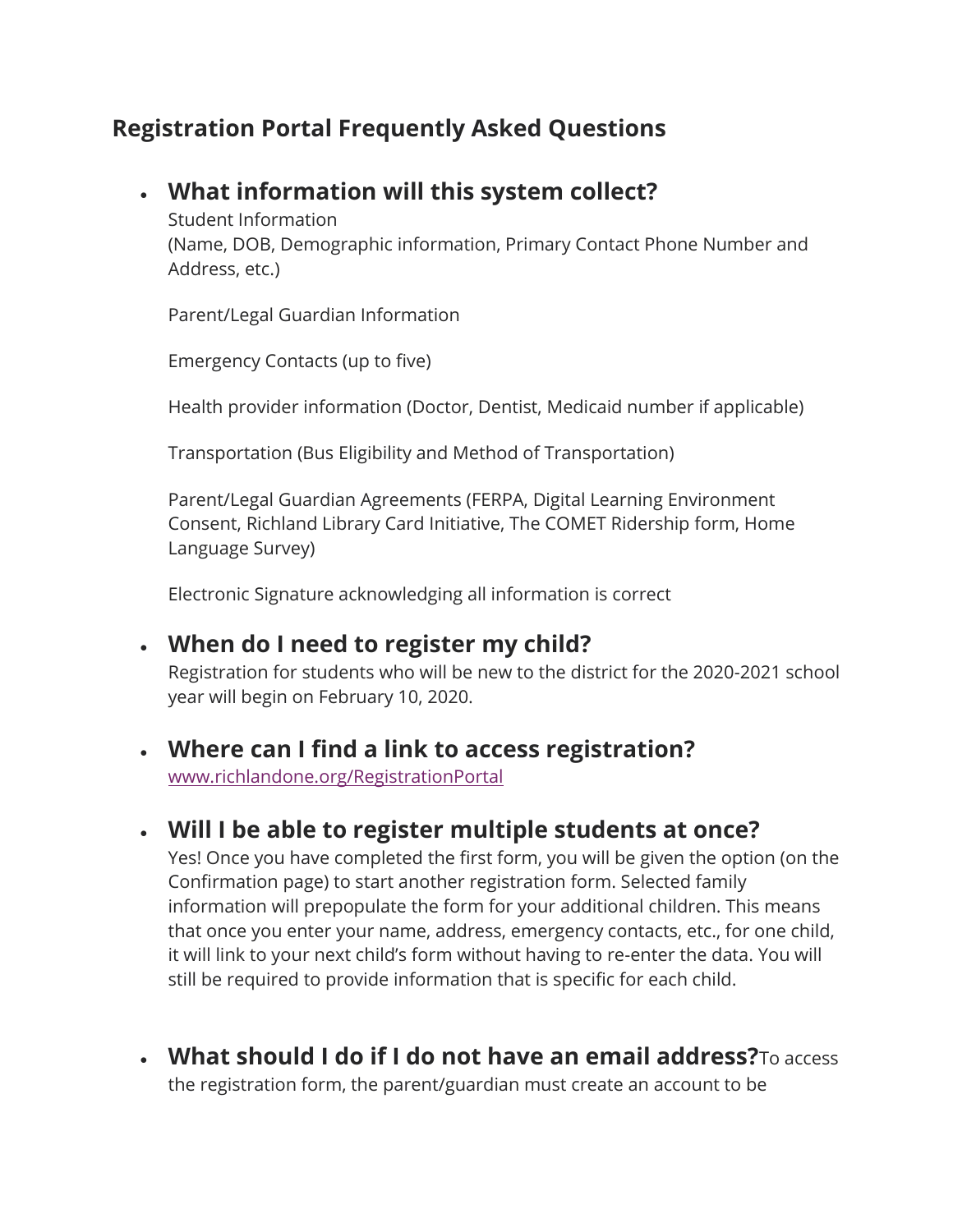associated with the student's form. An email address is recommended, as it will ensure that you receive a confirmation email after the form has been completed. Several online companies allow you to sign up for a free email account. If you would like to set up an email account and need help, every school has a Technology Learning Coach (TLC) who can help you.

Alternatively, a cell phone number may be used to create the account.

• **What should I do if I do not have Internet access?**

If you do not have access to the Internet at home, local library, or other location, your child's school can provide access to a school computer to register online.

• **What if my child is moving from elementary to middle school or middle school to high school within the district?**

Students who are moving from a Richland One elementary school to a Richland One middle school, or from a Richland One middle school to a Richland One high school, is considered a returning student. Returning students will participate in the "Enrollment Verification" process online through the PowerSchool Parent Portal. Please contact your child's school if you do not have access to the PowerSchool Parent Portal.

# • **Can parents pay school fees through the online registration form?**

Fees will not be collected through the online registration form. Fees need to be paid directly to the school.

• **What happens if I need to stop before I am finished completing the form?**

If you need to stop before you have completed the registration form, click on the "Save and Logout" button at the top right of the screen. Your information will be saved in your account for the next time you return and login.

# • **The form says there is no zoned school identified for my address. What do I do?**

Check to make sure that your address is entered completely and accurately. If your address is correct and it still does not find your school zone, please continue completing the form and submit. It is not required to have a zoned